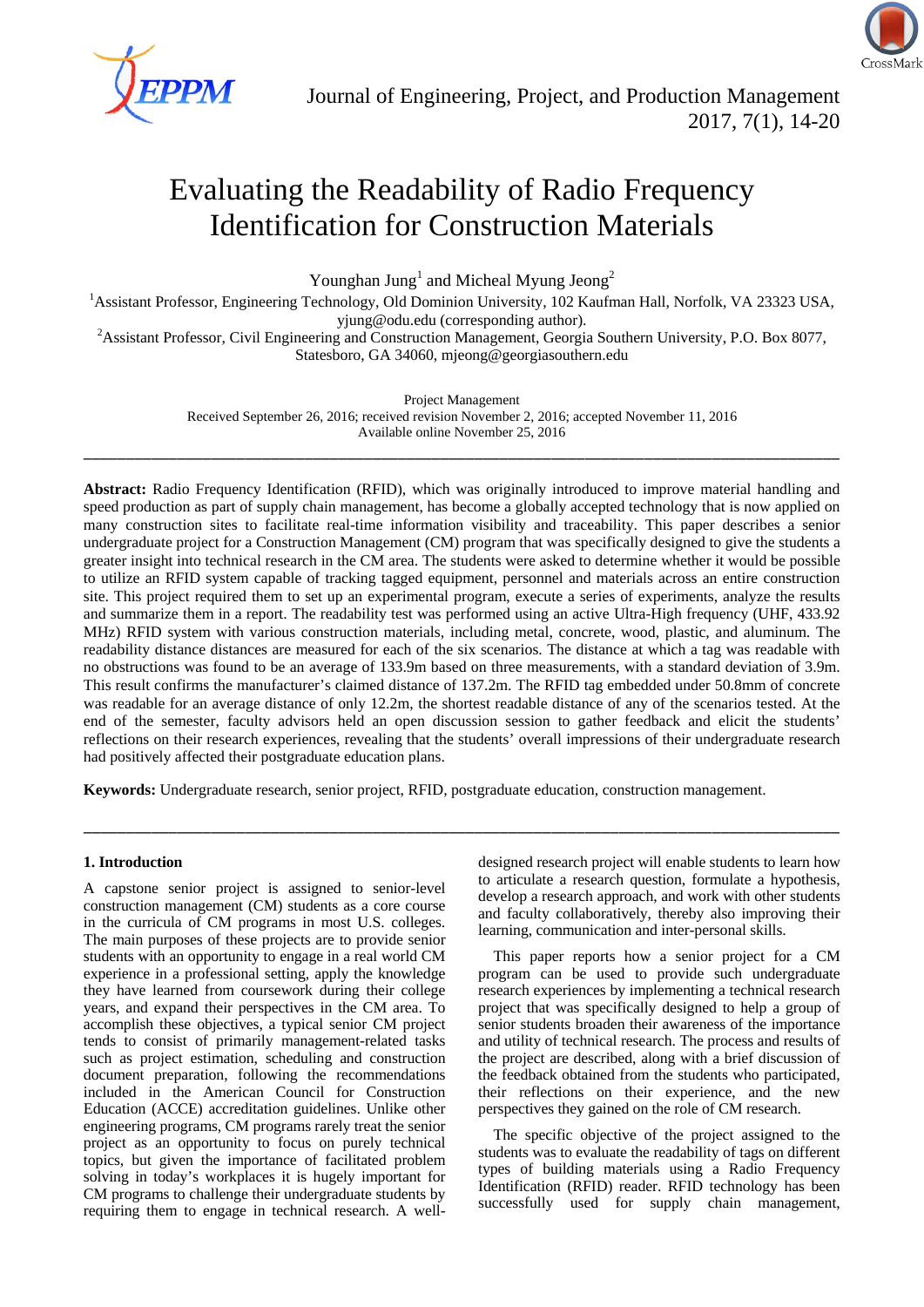particularly for inventory control, for some years (Kathaswala and Tueck, 2008). Materials management that utilizes RFID for automated tracking and locating materials also promises to greatly improve productivity on construction sites by helping contractors to continuously monitor the precise locations of various materials as they are moved around individual construction sites (Razavi and Hass, 2011). However, although the application of RFID for tracking and locating activities should considerably improve material handling and productivity, on real-world construction sites the tag readability may be limited by an imperfect data acquisition process due to factors such as the type of antenna used, the height and displacement of the individual tags, and the antenna-tag distances involved (Kim et al., 2008). This research project encourages students to take the first step towards improving their understanding of how RFID readability varies with different material types, appreciate the implications of the various RFID limitations, and learn how to make the best use of the existing equipment and technology in the construction industry.

## **2. Radio Frequency Identification Device**

The RFID technique is increasingly being used in automated processes of object identification (Finkenzeller, 2010). RFID has many applications to mainly help speed the handling of manufactured goods and materials form a distance (Want, 2006). An RFID reader utilizes electromagnetic fields in the form of radio waves to capture information contained in a passive or active tag (Arnold et al., 2010). Nearly all RFID systems operate on one of four frequency bands, namely, low frequency (LF, 125–134kHz), high frequency (HF, 13.553–13.567MHz), ultra high frequency (UHF, 400–1000MHz) and microwave (2.45GHz) (Singh et al., 2007).

The handheld reader (RX 202 serial reader), shown in Fig. 1, consists of an antenna and a microchip that is used to read the signal from a tag that stores useful data for an object using appropriate software and is usually embedded in the object (Wang, 2008). Two types of active tags are used in the experiment as shown in Fig. 1. A personal tag (TGP-A Active Duo) is intended for use with all personnel security and access applications, and a micro tag (TGM-A) is a smallest active tag from Wavertrend. A number of applications using such RFID systems are available, with the most common areas being manufacturing, transportation and logistics, and security management (Singh et al., 2007), although they are also used for toll collection and payment, animal and human identification, and airport baggage tracking. A major advantage of using RFID is that it generally functions well even with obstacles blocking the line of sight between tag and reader (Arnold et al., 2010). RFID has been found to be particularly useful in the construction industry. Since building construction inevitably involves large amounts of diverse construction materials, this technology offers a way to track and locate both materials and equipment on construction sites. RFID systems have also been used to monitor the amount of time construction laborers spend on site and track their movements around the site.

To accomplish the study objective, the students were provided with an RFID development kit consisting of an antenna, a reader, a tag, and the appropriate software. The reader was connected via a USB port to a microprocessor controller with onboard firmware that communicated directly with the radio frequency receiver module. The total cost of this RFID development kit was \$800, including a free trial of the home automation software.

In general, construction materials management uses RFID tags for the following applications:

- To facilitate inventory control by scanning materials as they are delivered to the site
- To tag metallic materials to help minimize loss and support the assembly sequence during installation
- To tag non-metallic material to provide information for material management
- To control site access of personnel for security and/or safety



**Fig. 1.** Wavetrend Technologies' RFID development kit (clockwise from upper left: antenna, reader, micro tag, and personal tag) (WAVETREND)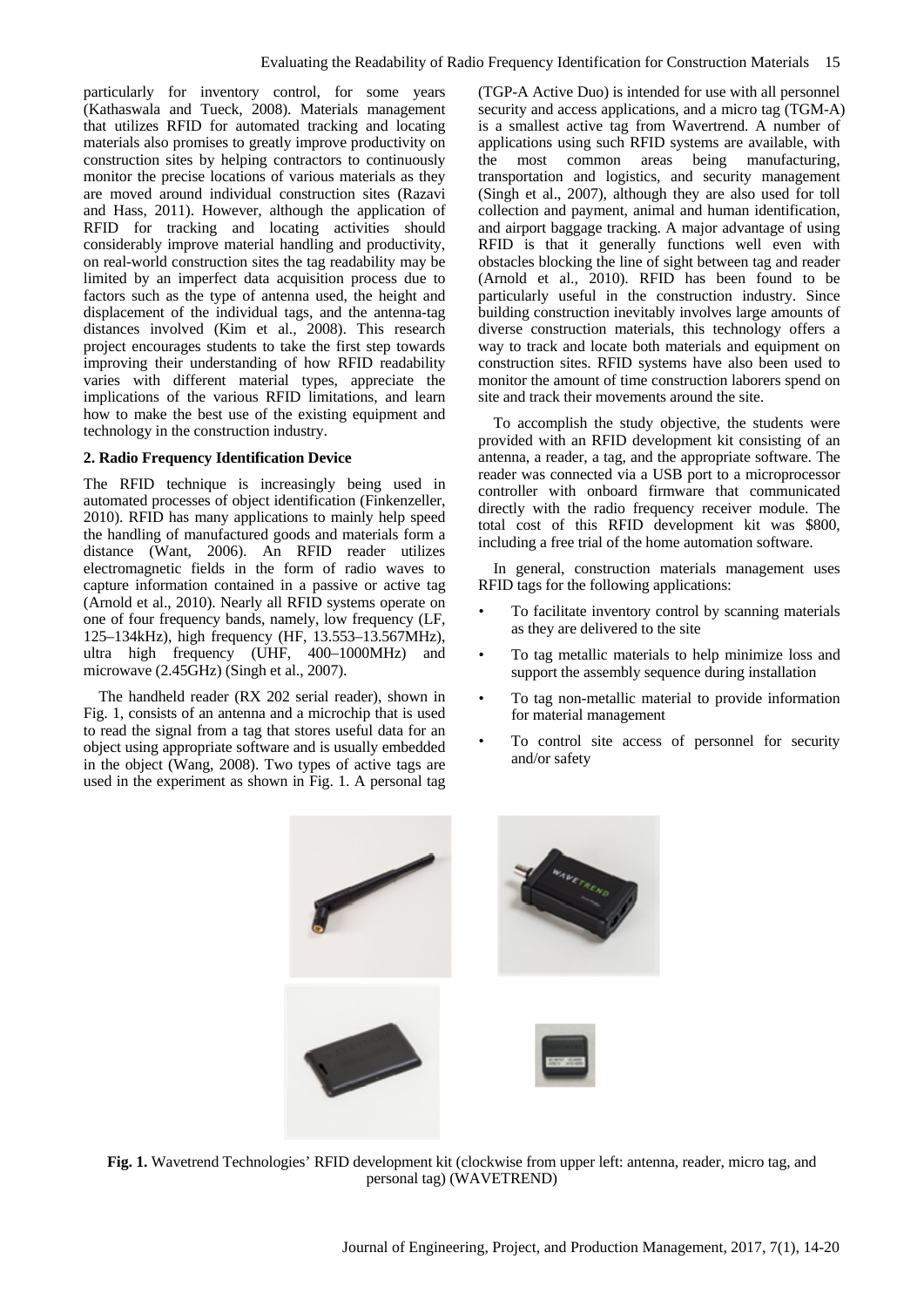# **3. Preliminary Study**

At the beginning of the semester, the faculty advisors developed the following research question for the student group to brainstorm and establish a valid experimental plan for investigation: "Would it be possible to utilize a tower crane as a platform for mounting an RFID system capable of tracking tagged equipment, personnel and materials across an entire construction site?" This question was based on the observation that a tower crane usually covers a large portion of a construction site and could thus provide a central location from which to oversee the RFID data collection on the jobsite.

This research topic was developed to guide the student group's exploration of the feasibility of implementing RFID technology for the management of construction materials. The group performed preliminary background research to investigate this possibility by examining the effect of site layout on different material types for a typical construction site. The following sections summarize the background research conducted by the students as they considered how RFID applications could be affected by factors connected with personnel, equipment, materials, and the site layout.

# **3.1 Personnel and RFID**

Radio wave technology has advanced considerably in recent decades and RFID applications using radio waves have now been extended to both animals and humans with the approval of the Food and Drug Administration in the U.S. Given the growing popularity of this technology, there has been renewed pressure to extend this technology to the construction industry to manage construction workers more effectively. RFID is now beginning to be applied to personnel management in the construction area and its ability to track and identify individual construction workers is attracting attention from construction managers and other stakeholders.

For construction managers, it is important to understand that there are pros and cons related to using RFID technology for labor management in building construction. One positive impact for personnel management is that the technology enables managers to reduce the effort needed to validate the workers' labor time. Since the RFID reader conveniently scans and records the laborers' site entry and exit times, payroll accountability becomes more accurate and reliable in calculating the workers' compensation, thus minimizing potential disputes between workers and managers concerning the accuracy of work-hour records and reducing fraud.

Another advantage of applying RFID for labor management is ability to track and locate individual workers as they move around the site in the course of their duties. On a construction site, it is common for specific work groups, or crews, to work together to complete a particular task. For example, a group of concrete workers will work together to complete a concrete slab installation and a group of carpenters will co-operate to fabricate a set of masonry forms. RFID could be used to provide managers with information on the whereabouts of each such group over the course of the work day, enabling them to schedule operations to make the overall labor allocation more effective and maximize productivity.

Despite these advantages, there are a number of concerns associated with the use of RFID to track humans.

Since RFID tracks the workers wherever they are on site throughout the workday, privacy is likely to become an issue, with suspicions regarding potential abuses of the technology arising among those being tracked. Even when managers are explicitly prohibited from using RFID as a means of tracking the workers outside working hours, controversies related to RFID manipulation could be an issue for personnel management.

# **3.2. Materials and RFID**

Material-handling using RFID technology on construction job sites is probably the most common RFID application in the construction area. Construction materials are distributed in various locations across job sites and the efficient management of materials is considered one of the major responsibilities of construction managers. Given that properly managing common construction materials such as cement, aggregates, steel bars, precast concrete blocks, pipes and wood is a key factor in the success or otherwise of a project, construction managers must always be aware of the whereabouts of all these materials, constantly updating the quantity and quality of each material group for effective operational inventory management.

RFID tags can be attached either to individual material items or a group of items, allowing the location and quantity of each material item or group to be identified by the RFID's tracking and locating function. However, there are practical challenges in using the technology to track construction materials. First, the RFID tags cannot be attached to certain types of construction materials, including stockpiled sands and gravels, small reinforcing steel bars, and cement that is not packaged in a bag. Second, difficulties can arise in counting the number of certain types of material because in some cases the tag is bigger than the material itself. Third, the type of material can itself cause problems; unlike concrete, wood and plastic, items made from aluminum and steel can impede the propagation of radio waves. Since such metal materials are common on construction sites, the use of RFID could be challenging for construction materials handling applications.

# **3.3. Equipment and RFID**

Good management on a construction site is essential if the project is to be both efficient and profitable. RFID technology shows great promise for improving the management of construction equipment and thus needs to be included during the pre-construction planning stage. The general contractor should consider how best to apply the RFID technology to ensure the machinery is in the right place at the right time. With the help of RFID, construction managers should be able to find ways to reduce unnecessary equipment-related costs. For example, the location of each piece of equipment can be easily verified at all times by an RFID detector mounted on a site's tower crane via the tags attached to every item. Equipment movement can be tracked in real time, allowing the manager to monitor how individual machines move around the site. This knowledge of how often individual machines are used and how often they lie idle provides a solid foundation for more efficient equipment management in subsequent projects.

The historical information recorded by the RFID technology is an important asset for the company as it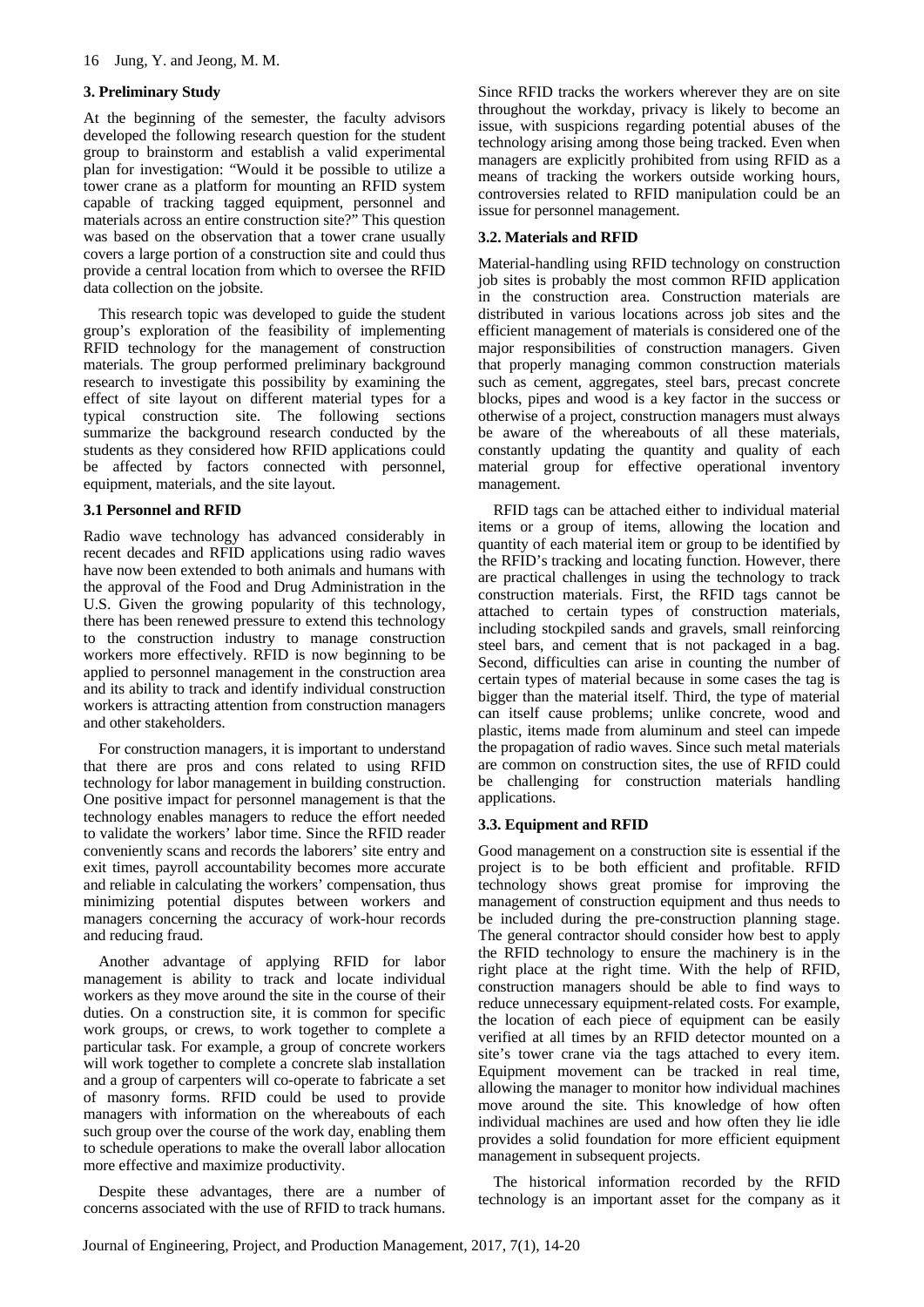allows managers to accurately estimate the equipment production rate and thus calculate the owning and operating costs of each piece of equipment for a given work activity and work condition. By tracking and locating them at all times, the allocation of construction machinery becomes more organized and the overall uncertainties related to equipment management can be minimized based on this historical information.

#### **3.4. Site Layout**

The location of a construction job site affects the efficiency with which the RFID technology can operate. If the site is located in a rural area with no other significant radio waves close by, then the technology can perform well. However, if the site happens to be in a congested urban area where many radio signals from various devices in the surrounding area are present, the effective use of RFID is significantly limited. Whether the site is in an open area or one that incorporates blockages due to terrain or existing buildings or infrastructure elements can also be an important factor determining the RFID efficiency. Although little interference is experienced in open areas, blockages can seriously hinder the utility of RFID on a construction site.

#### **4. Experiment**

After conducting their preliminary research, the student group began a series of experiments designed to explore the ability of RFID to properly read tags placed in several locations typically associated with construction materials. To understand materials management in construction, students were asked to identify the materials most commonly found in construction sites and use these to conduct the tests.

#### **4.1. Materials**

A standard set of construction materials have been collectively designated for use in creating planned structures. In 1975, the Construction Specifications Institute (CIS) developed a standard format that organizes the major construction material types into 16 construction divisions, with each division representing a specific construction area. For example, Division 3 is for concrete work and Division 4 for masonry work. In 2004, this list was extensively revised, expanding the division list to 49. The "MasterFormat" is currently used for most U.S. commercial building design and construction projects (Construction Specifications Institute). Table 1 presents the division numbers and material types for each division following the original CIS format.

For this senior project, the students chose several material types for the RFID evaluation purpose using their own judgment. As noted earlier, materials management is a common application for RFID technology, so selecting materials of interest was an important step for the group in terms of understanding and familiarizing themselves with the technology and the associated issues related to materials management.

**Table 1.** CSI MasterFormat divisions and material types (construction specifications institute)

| Division       | Material types                                                                                             |
|----------------|------------------------------------------------------------------------------------------------------------|
| 1              | None                                                                                                       |
| $\overline{2}$ | Wood, dirt, asphalt                                                                                        |
| 3              | Steel, wood, plastic, concrete, dirt                                                                       |
| 4              | Steel, aluminum, plastic, bricks, slate, marble                                                            |
| 5              | Steel, aluminum                                                                                            |
| 6              | Wood, plastic, asphalt                                                                                     |
| 7              | Aluminum, wood, plastic, concrete, bricks, ceramics, asphalt                                               |
| 8              | Steel, aluminum, wood, glass                                                                               |
| 9              | Aluminum, wood, plastic, concrete, bricks, slate, marble, plaster, ceramic, glass                          |
| 10             | None                                                                                                       |
| 11             | Steel, aluminum, plastic, dirt, glass                                                                      |
| 12             | Steel, aluminum, plastic, concrete, bricks, glass                                                          |
| 13             | Steel, aluminum, wood, plastic, concrete, bricks, marble, plaster, ceramic, glass                          |
| 14             | Steel, aluminum, wood, plastic, concrete, dirt, bricks, slate, marble, plaster, ceramic, glass,<br>asphalt |
| 15             | Steel, aluminum, plastic                                                                                   |
| 16             | Aluminum, plastic                                                                                          |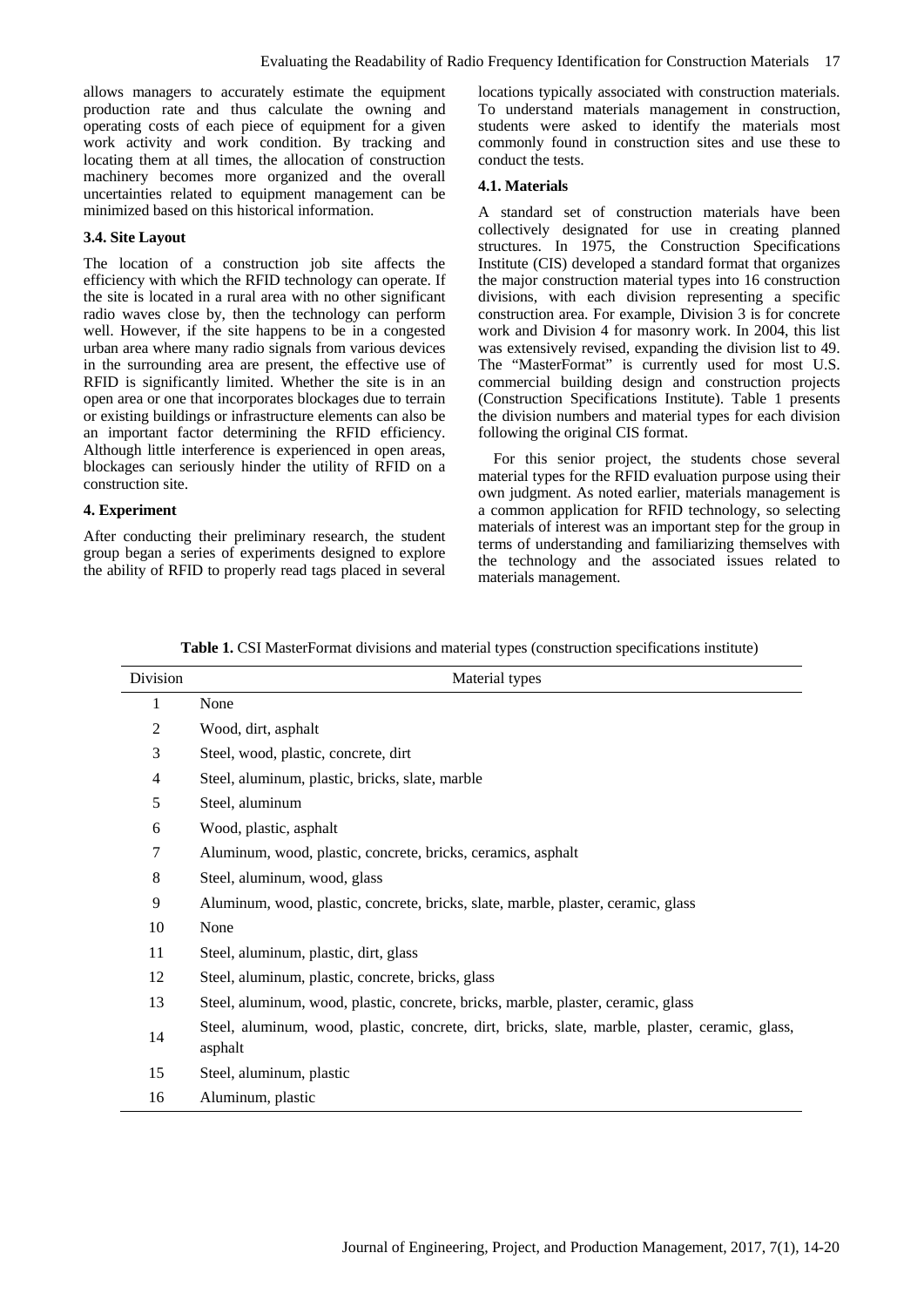## **4.2. Device and Experimental Plan**

The readability test was performed using an active 433.92MHz RFID system manufactured by Wavetrend Ltd. (Model: RX 202 hand held serial reader). According to the specifications provided by the manufacturer, the typical reading range between the tag and the reader can be as high as 137.2 meter for battery operation, with an expected battery life of 3-5 years. For the experimental component, the RFID material test was conducted three times for each of the six different scenarios shown below. The test site was the university's athletic field covered with grasses, some distance from major campus buildings. The test was conducted with two personal tags and four micro tags as followings:

- Unobstructed tag (personal tag)
- Tag embedded 50.8 millimeters (mm) deep in a cylindrical specimen of size  $101.6 \times 203.2$ -mm after 28-day curing time in the air dry condition (micro tag)
- Tag sandwiched between two 50.8 mm blocks of wood (micro tag)
- Tag inside a plastic food container (micro tag)
- Tag wrapped in a single layer of 0.2-mm aluminum foil (micro tag)
- Tag in a person's pocket (personal tag)

To examine how the range of RFID readability varied for different construction materials, the materials were classified into four main types for this study: metal, concrete, plastic, and wood, based on the categories used in the CSI MasterFormat division lists (Construction Specifications Institute).

The unobstructed RFID tag, which was not attached to any material object, was included to confirm the basic readability distance of 137.2 meters claimed by the manufacturer. The RFID reader was located in a fixed position and connected to the laptop through a USB cable. For each different scenario, the tag was moved in 15.2m increments away from the reader, with the connectivity of the reader and the tag checked each time to determine whether the tag remained within the readable range. Once a material was deemed to be out of range, the material was then returned to the previous readable location and then moved out by successive 0.3m increments to locate the outer limit more accurately. In the case of the embedded

concrete, the material was moved in 3.0m increments throughout due to the unwieldy nature of the sample. The experiment was repeated three times for each scenario to obtain the average and standard deviation of the readability distance.

# **5. Results and Discussion**

## **5.1. Readability Results**

In general, there are three types of Ultra High Frequency (UHF) RFID interference: tag interference, multiple reader-to-tag interference and reader-to-reader interference (Kim et al., 2008). The type of antenna, height of the tag, displacement of the tag, and antenna tag distance are also important factors that can affect the RFID readability. The distance measurement for RFID readability used in this test considered displacement of the tag only on a level grade, but UHF RFID interference might also influence the distance.

The readability distance distances measured for each of the six scenarios are shown in Table 2. The distance at which a tag was readable with no obstructions was found to be an average of 133.9m based on three measurements, with a standard deviation of 3.9m. This result confirms the manufacturer's claimed distance of 137.2m. The RFID tag embedded under 50.8mm of concrete was readable for an average distance of only 12.2m, the shortest readable distance of any of the scenarios tested. This result indicates that the communication between tag and RFID is hindered considerably by the hardened concrete material and this poor performance may be compounded by the need to wrap the tag with a thin layer of plastic when it is embedded in concrete. The measurements for the concrete material scenario were also the least consistent; the coefficient of Variation (CV) of 10.7% suggests that the compatibility of concrete material with RFID is quite poor.

The RFID readability for the plywood and aluminum materials and in a worker's pocket were very similar, with average distances of 64.5, 52.4, and 59.4m, respectively. The CV values were also lower than that of the concrete material, indicating a more consistent performance. The plastic material test showed the most consistent results, with a CV of only 0.7%. The readability distance for this scenario was 86.1m, the longest of all the scenarios except for the unobstructed test.

| Type of material           | Distance in meters (m) for Each |        |        | Average (m) | Standard<br>deviation (m) | Coefficient of<br>variation (%) |
|----------------------------|---------------------------------|--------|--------|-------------|---------------------------|---------------------------------|
|                            | Test                            |        |        |             |                           |                                 |
|                            | Test 1                          | Test 2 | Test 3 |             |                           |                                 |
| Unobstructed (no material) | 137.2                           | 129.5  | 135.0  | 133.9       | 3.9                       | 2.9%                            |
| Embedded: 50.8 mm concrete | 10.4                            | 11.3   | 12.8   | 11.5        | 1.2                       | 10.7%                           |
| Embedded: 50.8 mm plywood  | 64.3                            | 63.7   | 65.5   | 64.5        | 0.9                       | 1.4%                            |
| Plastic container          | 85.3                            | 86.6   | 86.3   | 86.1        | 0.6                       | 0.7%                            |
| $0.2$ mm aluminum          | 54.1                            | 54.3   | 48.8   | 52.4        | 3.1                       | 6.0%                            |
| Pocket (personnel)         | 61.0                            | 57.9   | 60.4   | 59.7        | 1.6                       | 2.7%                            |

**Table 2.** RFID readability test results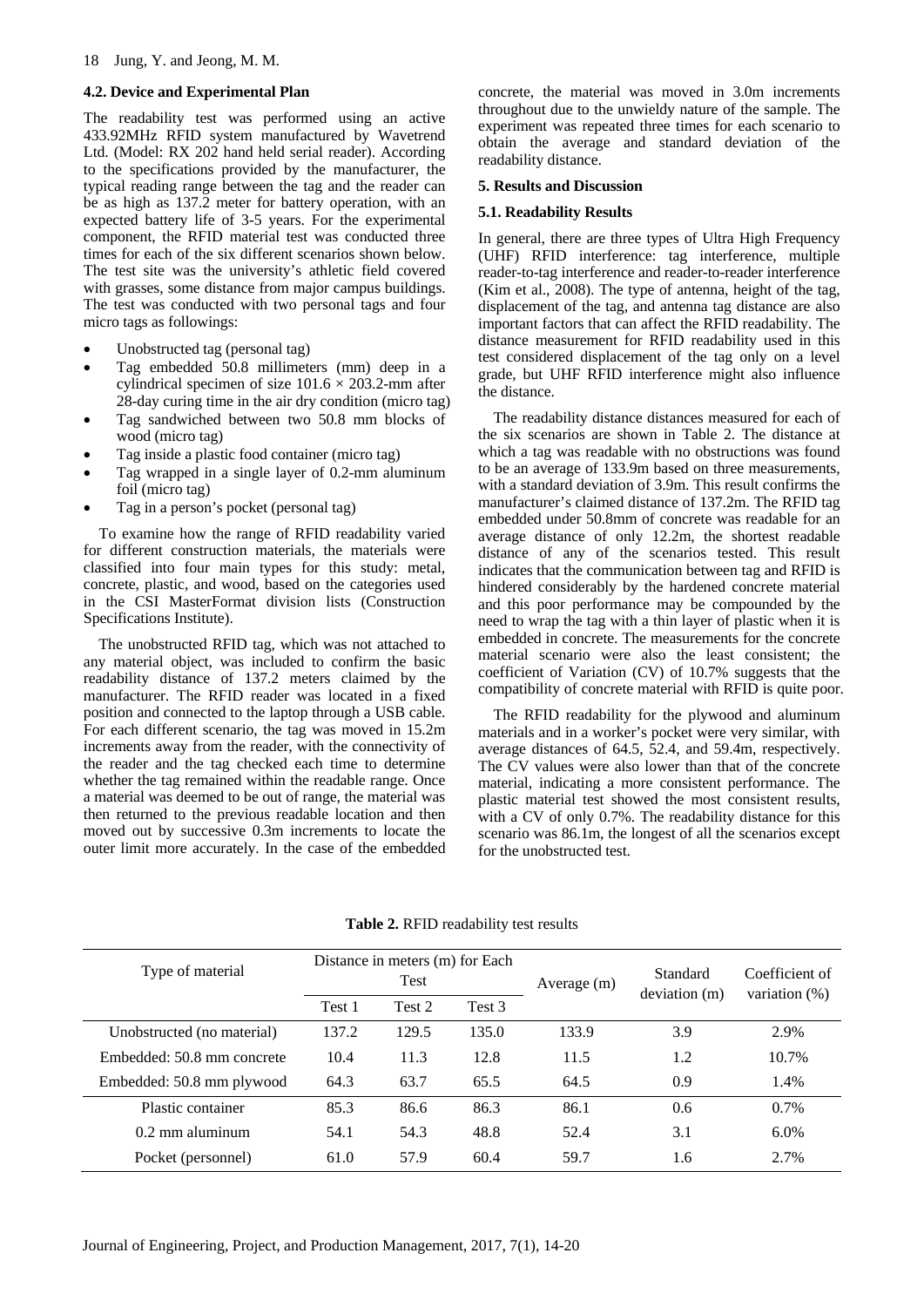# **5.2. Student Feedback and Reflection**

At the end of the semester, the faculty advisors held an open discussion session with the students who participated in this project. The purpose was twofold: firstly, to discuss the students' thoughts and reflections on the project and secondly, to explore their perceptions and notions regarding their undergraduate research experience and how these had affected their postgraduate education plans. The faculty members asked the group the following questions and the students were encouraged to answer in an open and non-judgmental environment:

- How do you think the research experience affected your plans for higher education?
- What was the biggest challenge while doing the research?
- What was the most valuable lesson you learned while doing the research?
- What was the overall level of difficulty in doing the research?

Regarding the project's impact on their decisions regarding higher education, the team agreed that the research positively affected their perceptions of higher education, although they also noted that they would not pursue a Master's degree immediately after graduation. The biggest challenge in the research was their inadequate technical background in RFID, they reported. Although they dedicated their time to this project for the entire semester, it was difficult for them to understand the technical background of the RFID technology well enough to conduct the related research. They reflected that they had learned multiple valuable lessons during the research. One of the students mentioned that the preliminary research was the most important step. He added that without sufficient background knowledge of a research topic, conducting research would be extremely difficult and the results might not be valid. Another pointed out that another lesson was that teamwork played an important role in doing a research project. One student also mentioned that a poorly designed experimental plan could cause a huge waste of time. Concerning the overall difficulty, the students agreed that the level was mediocre.

# **6. Conclusions**

Traditionally, an undergraduate senior project is an exercise in estimating and scheduling using construction documents from an actual building project utilizing major elements of the CM program that students have learned during their coursework. This generally includes developing a fictitious construction company organization, production of a project estimate and schedule and preparing a construction bid and construction documentation, based on a team approach. Construction related programs in universities are mainly offers a senior project or a capstone project as a part of degree completion, rather students' research participation. Over the past 20 years, the National Science Foundation (NSF), the National Academies of Science (NAS), and professional societies such as the Accreditation Board for Engineering and Technology (ABET) have all expanded their policy focus beyond their traditional support for basic and applied research in science, technology, engineering, and mathematics (STEM) to include improving the quality of undergraduate teaching and student learning in these disciplines (Fairweather, 2008). In the Architectural, Engineering and Construction (AEC) industry, this has

meant adopting new technologies to improve every aspect of construction, including productivity, safety, material handling, estimating, and inspection, among others. In general, undergraduate students' participation in hands-on research is widely believed to encourage them to pursue advanced degrees and careers in STEM (Russell, et al., 2007). However, undergraduate students in construction related programs have little research experience in using and evaluating newly available technologies and their potential application for improving the construction process except for software in the form of computer applications such as scheduling and Building Information Modeling (BIM).

Engaging in technical research such as the project described here as a senior capstone project has helped both faculty members and students expand their knowledge via hands-on trials of new and innovative technological applications to the AEC industry. Although the students found the project challenging, particularly in the early stages as they began to actively participate in the research, they were eventually able to learn how a research project progresses and how each step in research is based on teamwork. They learned how to recognize the capabilities and limitations of RFID technology designed to accurately identify materials stored within containers or otherwise hidden from view. The students benefitted from the opportunity to learn how to develop and establish the basic concepts involved in integrating new technological applications into the construction process. Above all, these students have gained invaluable research experience that will strengthen their academic foundation in preparation for their future graduate studies and careers.

# **References**

- Arnold, J. R. T., Chapman, S. N., and Clive, L. M. (2010). *Introduction to Materials Management (7th ed.)*. Upper Saddle River, NJ: Prentice Hall.
- Fairweather, J. (2008). *Linking Evidence and Promising Practices in Science, Technology, Engineering, and Mathematics (STEM) Undergraduate Education: A status report for the National Academies Research Council Board of Science Education*. http://www.nationalacademies.org/bose/Promising%2 0Practices\_Homepage.html
- Finkenzeller, K. (2010). *RFID Handbook*. Wiley, http://dx.doi.org/10.1002/9780470665121
- Kathawala, Y. A. and Tueck, B. (2008). The Use of RFID for Traffic Management. *International Journal of Technology, Policy, and Management*, 8(2), 111-125. http://dx.doi.org/10.1504/IJTPM.2008.017215
- Kim, D., Yook, J., Yoon, H., and Jang, B. (2008). Interference Analysis of UHF RFID Systems. *Progress In Electromagnetics Research B*, 4, 115-126. http://dx.doi.org/10.2528/PIERB08010607
- MasterFormat Numbers and Titles. The Construction Specifications Institute. http://www.csinet.org/numbersandtitles
- Razavi, S. N. and Hass, C. T. (2011). Using Reference RFID Tags for Calibrating the Estimated Locations of Construction Materials. *Automation in Construction*, 20, 677-685. http://dx.doi.org/10.1016/j.autcon.2010.12.009
- Russell, S. H., Hancock, M. P., and McCullough, J. (2007). Benefits of Undergraduate Research Experiences. *Science*, 316, 548–549.